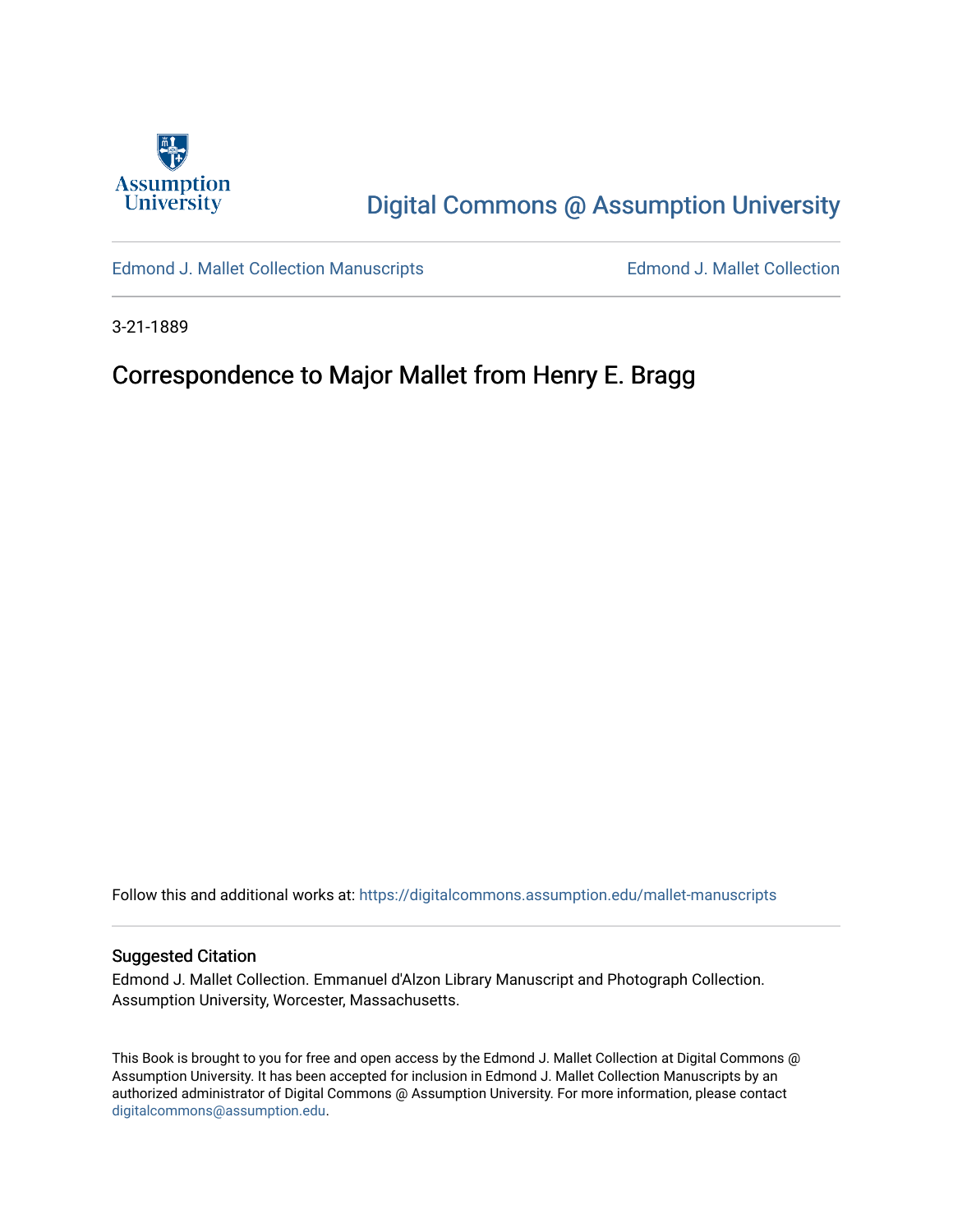### Correspondence to Major Mallet from Henry E. Bragg

#### About

Government Relations with Native Americans, Agency supplies, Native American Reservations, Native American Schools

#### **Transcription**

HENRY E. BRAGG & CO. TANNERS AND WHOLESALE DEALERS

HIDES LEATHER AND SHOE FINDINGS 212 N. Second Street.

St. Joseph, Mo. March 21, 1889

Mr. Edmond Mallet Indian Inspector Genoa Nebr.

We herewith send you the papers asked for in the account Mr. Chase Supt. of the Ind. Industrial School. Please examine these and if anything further is wanted or any change needed kindly advise us and it will have our proper attention.

Mr. chased asked for bills in duplicate covering balances but as you have asked for these in triplicate with the view of sending one to Mr. Chase, We therefore send you as asked in triplicate and have not sent to Mr. Chase supposing it will fully answer his purpose.

Thanking you for your [?] of 12th inst instructing us to what was needed We are Yours Truly,

Henry E. Bragg Co.

#### Identified Persons

Henry E. Bragg; Horace R. Chase; Major Edmond Mallet

#### Identified Places

Genoa Indian Industrial School; Genoa, Nebraska

#### **Recipient**

Major Edmond Mallet Digital Commons @ Assumption University: [https://digitalcommons.assumption.edu/mallet](https://digitalcommons.assumption.edu/mallet-manuscripts/83)[manuscripts/83](https://digitalcommons.assumption.edu/mallet-manuscripts/83)